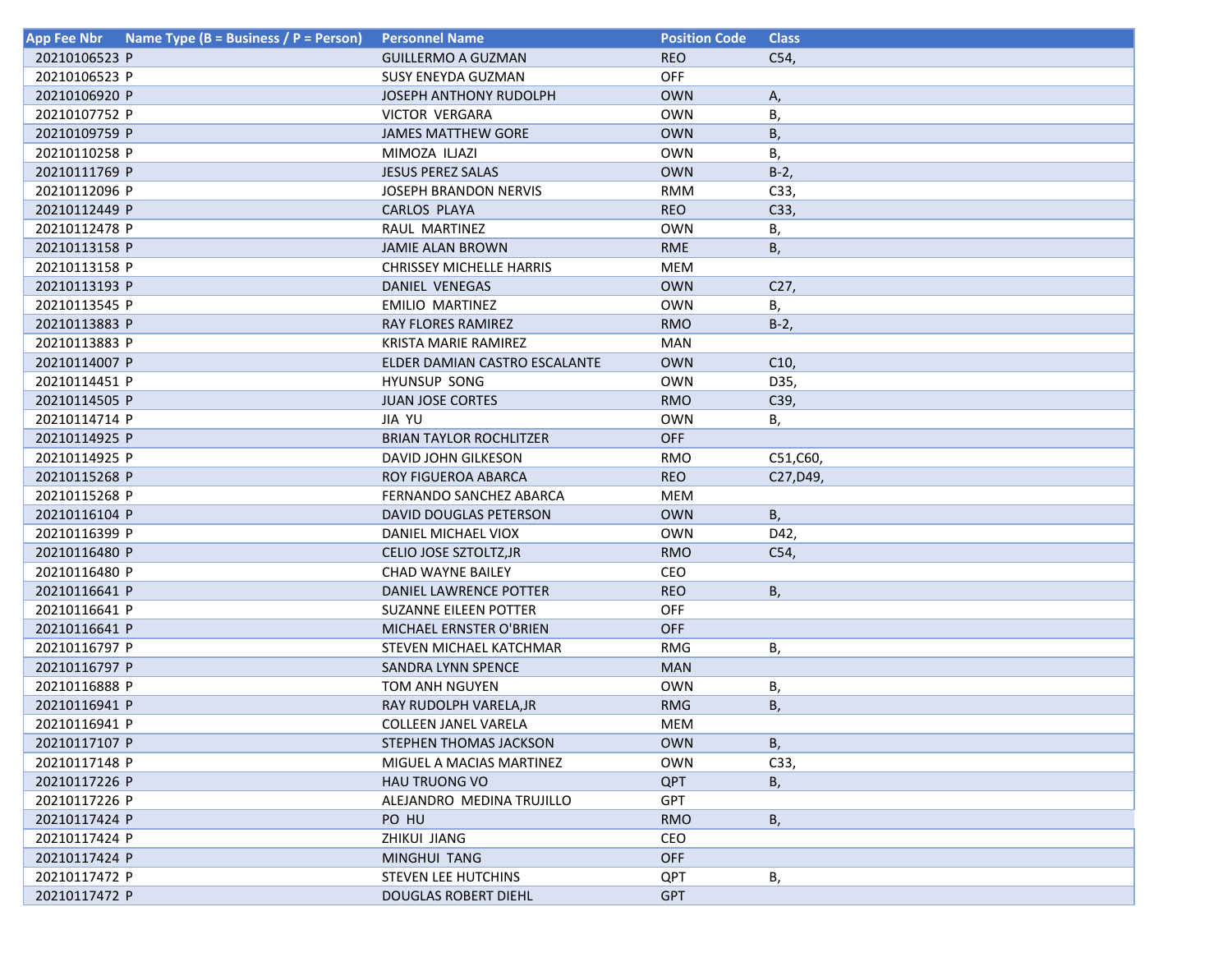| 20210117579 P | ROBERTO PEREZ                   | <b>OWN</b> | В,              |
|---------------|---------------------------------|------------|-----------------|
| 20210117756 P | <b>MARIO CALDERON PINEDA</b>    | <b>OWN</b> | C <sub>36</sub> |
| 20210117838 P | JOSE LAGOS GONZALEZ HARO        | <b>OWN</b> | В,              |
| 20210118062 P | REYNALDO IVAN MOLINA            | <b>REO</b> | C <sub>20</sub> |
| 20210118135 P | JOHN ROBERT GIRON CORPUZ        | <b>RMM</b> | В,              |
| 20210118410 P | <b>GENE SUN WAN</b>             | <b>RMO</b> | В,              |
| 20210118410 P | <b>KEN WAIKEN GEE</b>           | CEO        |                 |
| 20210118410 P | <b>GUOPEI ZHU</b>               | <b>OFF</b> |                 |
| 20210118469 P | CARLOS ALBERTO RODRIGUEZ        | <b>REO</b> | D12,            |
| 20210118469 P | JOSE EDSAEL RODRIGUEZ RUBIO, SR | <b>OFF</b> |                 |
| 20210118727 P | VALENTIN PENA                   | <b>REO</b> | C <sub>21</sub> |
| 20210118727 P | KHALEEL ALLAH OBAIDI            | <b>OFF</b> |                 |
| 20210118818 P | CHRISTOPHER DANIEL OLIVA        | <b>OWN</b> | В,              |
| 20210118888 P | JOEL MENDEZ GALLEGOS            | <b>REO</b> | C35,            |
| 20210118920 P | ABEL ORONA                      | <b>REO</b> | C17,            |
| 20210118942 P | SCOTTIE JOE ROSENTHAL           | <b>OWN</b> | D49,            |
| 20210119156 P | SEAN MICHAEL MISSKELLEY         | <b>REO</b> | В,              |
| 20210119290 P | <b>JOSEPH BRUNO SERRAO</b>      | <b>OWN</b> | B,C10,D34,      |
| 20210119358 P | HARVINDER SINGH                 | REO        | C39,            |
| 20210119503 P | JAE HYEONG LIM                  | <b>OWN</b> | C36,            |
| 20210119594 P | <b>GIAN MARC RIVETTI</b>        | <b>OWN</b> | D41,            |
| 20210119603 P | ANTHONY ARANDA                  | <b>OWN</b> | D06,            |
| 20210119714 P | WILLIAM ALFREDO REICHERT        | REO        | В,              |
| 20210119714 P | <b>KAYLAH EMILY WILSON</b>      | <b>OFF</b> |                 |
| 20210119769 P | ANDRES NAVARRO, JR              | RMM        | $C-7, C10,$     |
| 20210119769 P | DIANE NAVARRO                   | <b>MEM</b> |                 |
| 20210119797 P | JERRY ALLEN HEDRICH             | <b>REO</b> | C36,            |
| 20210119798 P | <b>KENT ROBERT KARLSSON</b>     | <b>RMG</b> |                 |
| 20210119818 P | JORGE ISAAC ROMERO              | <b>OWN</b> | В,              |
|               | MARK MICHAEL ALEX PANASUK       | <b>REO</b> | В,              |
| 20210119825 P |                                 | <b>OFF</b> | В,              |
| 20210119825 P | ROBERT MICHAEL DIAZ             |            |                 |
| 20210119894 P | LIPENG SUN                      | <b>OWN</b> | C <sub>15</sub> |
| 20210119899 P | CHARLES FINIS DORMAN, JR        | <b>OWN</b> | D59,            |
| 20210119901 P | MICHAEL ANGELO ALONZO           | <b>QPT</b> | C36,            |
| 20210119901 P | KARLA ISABEL GARCIA             | <b>GPT</b> |                 |
| 20210119918 P | <b>JAMES MICHAEL LALLY</b>      | <b>REO</b> | В,              |
| 20210119918 P | JUAN JOSE BANOS                 | OFF        |                 |
| 20210120015 P | <b>MARK W SCHOUTEN</b>          | <b>RMM</b> | C39,            |
| 20210120037 P | RANDY ROBERT JOHNSON            | RMO        | В,              |
| 20210120037 P | REUVEN HAYUN                    | CEO        |                 |
| 20210120038 P | OMAR ALONSO VELAZQUEZ DERAS     | <b>RMO</b> | В,              |
| 20210120038 P | <b>MATAN PERETZ</b>             | <b>CEO</b> |                 |
| 20210120043 P | SHMUEL LOPEZ                    | <b>RMO</b> | В,              |
| 20210120043 P | DROR SALEM                      | <b>CEO</b> |                 |
| 20210120051 P | RAMON VALENZUELA                | <b>OWN</b> | C27, D49,       |
| 20210120309 P | <b>BRUCE CHOI</b>               | <b>REO</b> | C36,            |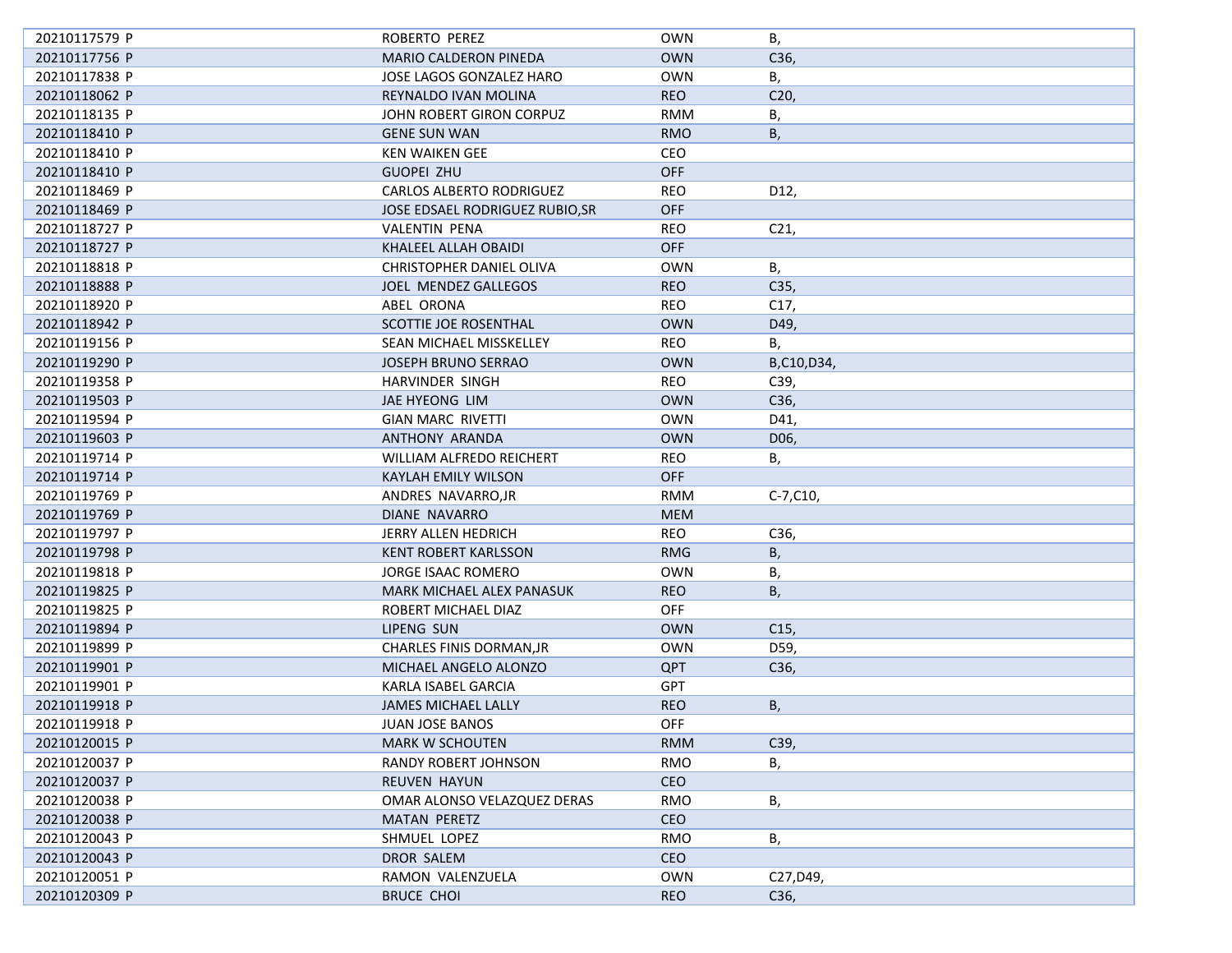| 20210120317 P | SCOTT WILLIAM ENERSON              | <b>OWN</b> | C10,                           |
|---------------|------------------------------------|------------|--------------------------------|
| 20210120320 P | <b>VICTOR MANUEL GODINEZ</b>       | <b>OWN</b> | C <sub>15</sub>                |
| 20210120346 P | <b>HECTOR ANTONIO ORTEZ</b>        | <b>OWN</b> | В,                             |
| 20210120349 P | ANTONIO GUADALUPE GOMEZ NOLAZCO    | <b>OWN</b> | D49,                           |
| 20210120350 P | RAYMUNDO BAHENA AYALA              | <b>OWN</b> | C36,                           |
| 20210120354 P | JORGE ARMANDO GARZA                | <b>OWN</b> | D50,                           |
| 20210120366 P | UBALDO MARIANO ESCAMILLA-AGUILERA  | <b>OWN</b> | C10,                           |
| 20210120373 P | VICTOR EDUARDO GUZMAN-AZAMAR       | <b>REO</b> | $B-2$ ,                        |
| 20210120377 P | RICARDO ROJAS RABADAN              | <b>REO</b> | C39,                           |
| 20210120377 P | JUAN ROJAS ARANDA                  | <b>OFF</b> |                                |
| 20210120377 P | EMMANUEL ROJAS RABADAN             | <b>OFF</b> |                                |
| 20210120379 P | FRANCISCO MARCELINO JIMENEZ CRUZ   | <b>REO</b> | C33,                           |
| 20210120380 P | SALVADOR GODINEZ-ACEVEDO           | REO        | $C-5$ ,                        |
| 20210120388 P | JEFFREY LEE HOGAN                  | <b>RME</b> | В,                             |
| 20210120388 P | STANLEY MIKE KELLEY                | REO        | В,                             |
| 20210120389 P | PABLO ISAAC BADILLO GONZALEZ       | <b>REO</b> | В,                             |
| 20210120389 P | PABLO ALEJANDRO BADILLO BARBA      | <b>OFF</b> |                                |
| 20210120389 P | MARIA GUADALUPE GONAZALEZ MENDOZA  | <b>OFF</b> |                                |
| 20210120389 P | LUZ LLEANA BADILLO GONZALEZ        | <b>OFF</b> |                                |
| 20210120389 P | EVELIN BADILLO RUBIO               | <b>OFF</b> |                                |
| 20210120389 P | JOSHUA BADILLO GONZALEZ            | <b>OFF</b> |                                |
| 20210120394 P | JOAQUIN JACOBO                     | <b>OWN</b> | C10,                           |
| 20210120396 P | LUIS DAVID LOPEZ LOPEZ             | <b>OWN</b> | C <sub>10</sub>                |
| 20210120403 P | ADRIAN LOZANO MOCTEZUMA            | <b>OWN</b> | B,                             |
| 20210120407 P | LARRY JESUS SERNA                  | <b>OWN</b> | C33,                           |
| 20210120435 P | JONATHAN ERIK JENSEN               | <b>REO</b> | В,                             |
| 20210120435 P | RUDY OBED PEREZ                    | OFF.       |                                |
| 20210120435 P | DONALD JAMES SCHEFFLER             | <b>OFF</b> |                                |
| 20210120437 P | DANIEL GORDON REULAND              | <b>REO</b> | C33,                           |
| 20210120438 P | <b>GAVIN ROBERT WILLIAMS</b>       | <b>REO</b> | В,                             |
| 20210120450 P | JANG OH YOON                       | <b>OWN</b> | В,                             |
| 20210120463 P | RODRIGO HERERRA                    | <b>OWN</b> | $C-6$                          |
| 20210120464 P | <b>WEONHO PARK</b>                 | <b>OWN</b> | C10,                           |
| 20210120492 P | ALI FUAT TUNCBILEK                 | <b>REO</b> | C36,                           |
| 20210120501 P | SAMUEL QUINTANAR CRUZ, II          | <b>REO</b> | B,C36,                         |
| 20210120502 P | EMILIO CONTRERAS MENDOZA           | <b>OWN</b> | B,C10,                         |
| 20210120505 P | JORGE TORRES ALVAREZ, JR           | REO        | $C-8, A,$                      |
| 20210120506 P | JOSEPH LYLE DOTY                   | <b>REO</b> | A, B, C46,                     |
| 20210120506 P | ELIZABETH GALLARDO DOTY            | <b>OFF</b> |                                |
| 20210120521 P | <b>CHRISTOPHER JOHN MC BETH</b>    | <b>OWN</b> | A, B, C10, C20, C36, C43, C51, |
| 20210120525 P | JONATHAN RUIZ                      | <b>RMO</b> | C <sub>10</sub>                |
| 20210120525 P | ROBERTO ABREGO                     | <b>OFF</b> |                                |
| 20210120526 P | ABDERRAOUF DAHAN                   | <b>OWN</b> | $C-6$                          |
| 20210120530 P | <b>MATTHEW CHRISTOPHER STANLEY</b> | <b>REO</b> | В,                             |
| 20210120548 P | <b>RENO PAUL BRESCHI</b>           | REO        | В,                             |
| 20210120987 P | RAY BERNARD COX                    | <b>OWN</b> | В,                             |
|               |                                    |            |                                |